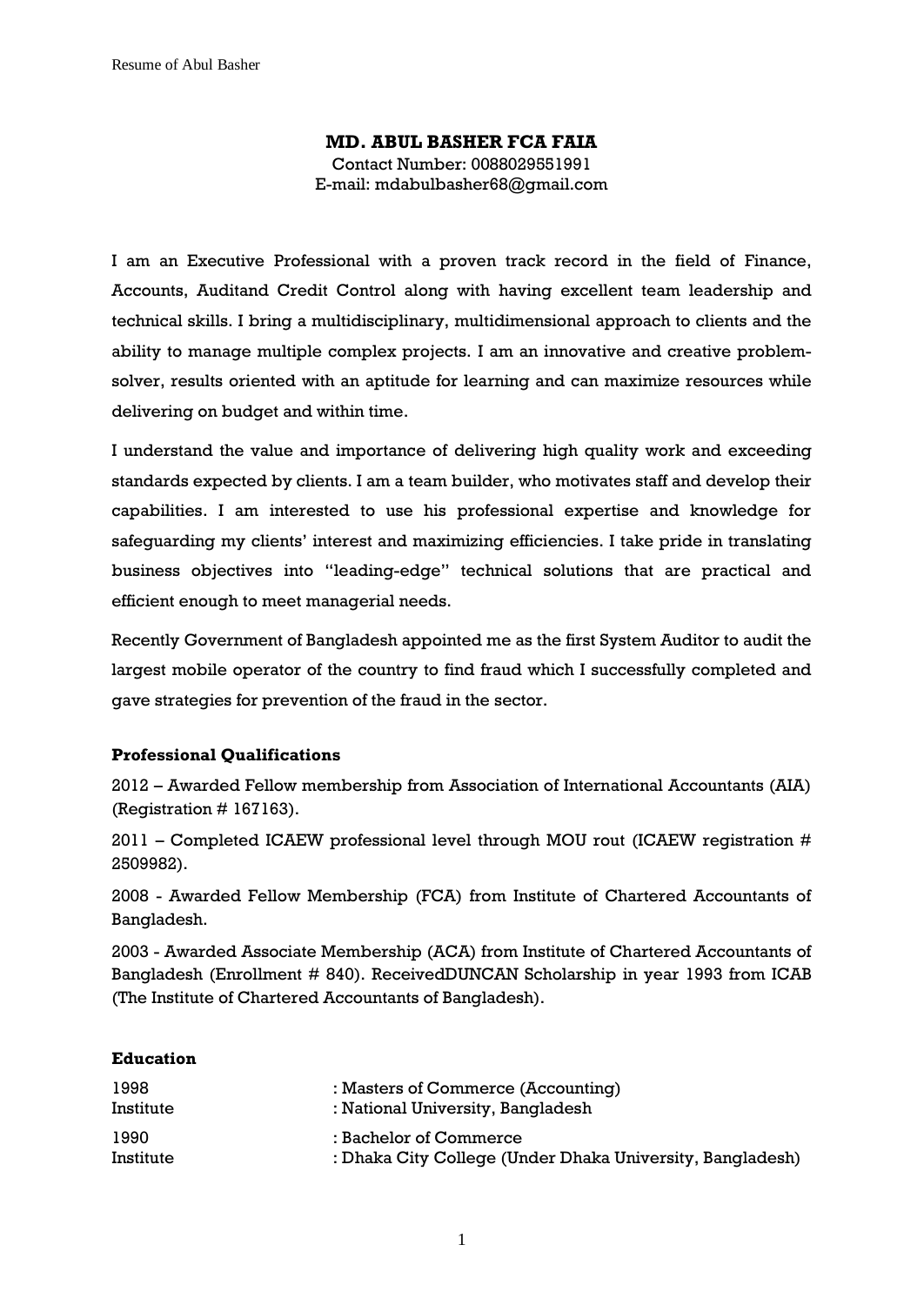# **Professional Experience**:

| Position         | : Partner                                                                                                                                                                                                                                                                                |  |
|------------------|------------------------------------------------------------------------------------------------------------------------------------------------------------------------------------------------------------------------------------------------------------------------------------------|--|
| Org.             | : M.A. Fazal & Company<br><b>Chartered Accountants</b>                                                                                                                                                                                                                                   |  |
| Responsibilities | : Manage Audit and consultancy work of the firm as a senior                                                                                                                                                                                                                              |  |
|                  | manager and confirm the adherence of applicable laws and                                                                                                                                                                                                                                 |  |
|                  | regulations of IAS, ISA, BAS and IFRS.                                                                                                                                                                                                                                                   |  |
|                  | Take up all the Tax and VAT matters of all the existing clients<br>and solve the matters internally as well externally.                                                                                                                                                                  |  |
|                  | Lead the accounts team for all clients where related<br>confirming with GAAP.                                                                                                                                                                                                            |  |
|                  | Instructed by the Bangladesh Government, I led the special<br>audit of Grameenphone Ltd (one of the leading phone<br>company of Bangladesh). Audit points arising included<br>restitution by Grameenphone to the Government of<br>approximately BDT 300,000,000,000.00 (\$35,20,00,000). |  |
|                  | Successfully led the Due Diligence assignment of<br>Bangladesh Submarine Cable Corporation Limited (BSCCL)<br>and Bangladesh Telephone SilpaShangsthaTongi(the two<br>largest telecom industries of Bangladesh.                                                                          |  |
|                  | Worked as a financial consultant on behalf of Dhaka Water<br>Supply and SewerageAuthority as part of World Bank project<br>financing.                                                                                                                                                    |  |
|                  | Assisted the firm in preparing, monitoring and evaluating<br>consultancy work.                                                                                                                                                                                                           |  |
|                  | Attendance to all "close out" meetings with clients, following<br>completion of audit and consultancy work.                                                                                                                                                                              |  |
|                  | Assisted clients with their financing/business plans and<br>selecting the portfolio of investment for them.                                                                                                                                                                              |  |
|                  | Prepare tender responses on behalf of the firm for audit and<br>consultancy bids.                                                                                                                                                                                                        |  |
|                  | Conduct IT solutions like computerized accounting system<br>and automation in the accounts and finance department of<br>the clients.                                                                                                                                                     |  |
|                  | Supervise and monitor field level activities of the firm<br>regularly and visit field work on site if required.                                                                                                                                                                          |  |
|                  | Overall monitoring of firm's activities as well as client<br>relationship management.                                                                                                                                                                                                    |  |
| Period           | : $1st$ February 2009 tillnow.                                                                                                                                                                                                                                                           |  |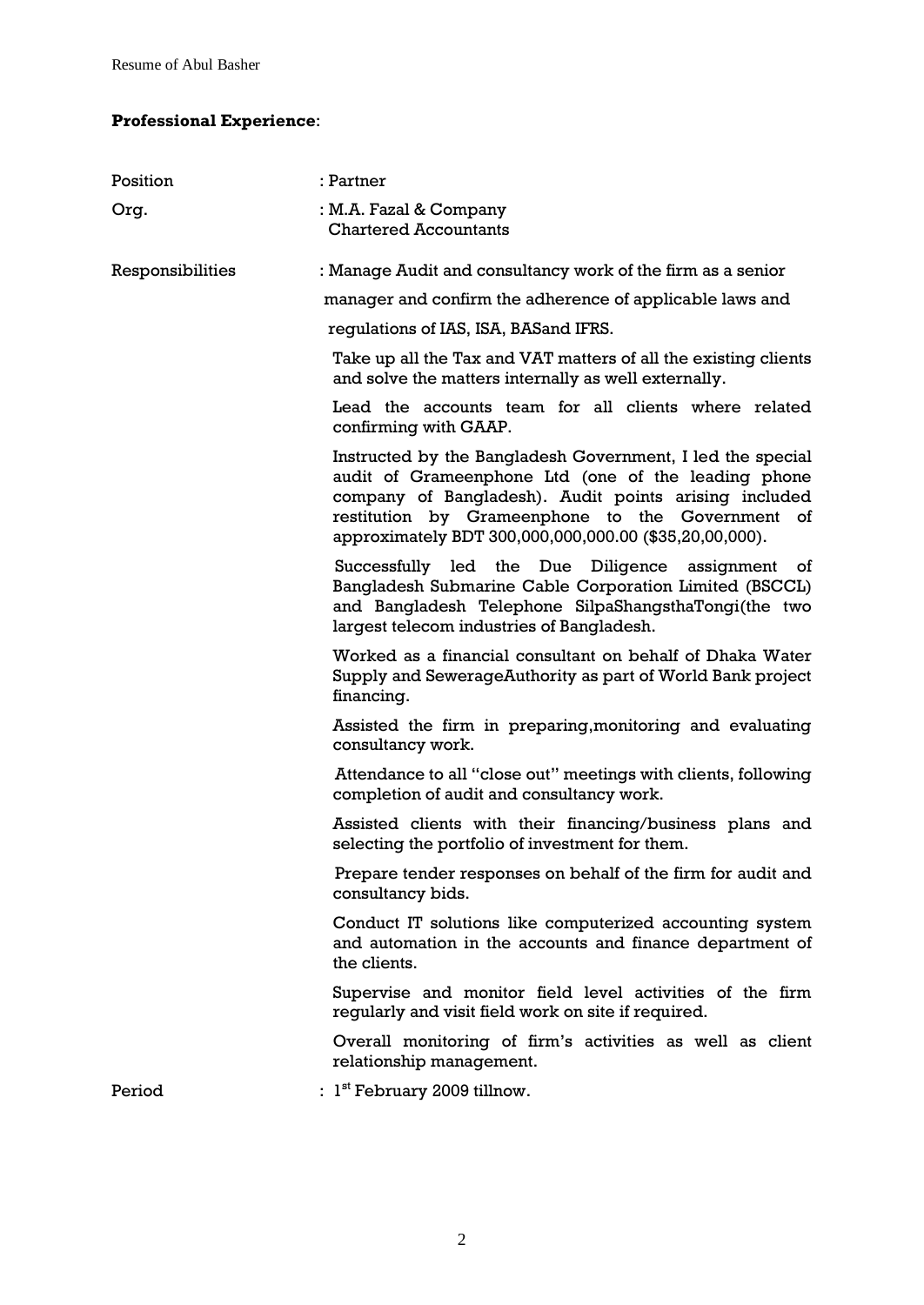| Position         | : Deputy General Manager (Finance & Accounts)                                                                                                                                                                                               |
|------------------|---------------------------------------------------------------------------------------------------------------------------------------------------------------------------------------------------------------------------------------------|
| Org.             | : Ranks Telecom Ltd. (A Concern of RANGS Group)                                                                                                                                                                                             |
| Responsibilities | : Ensured preparation of monthly accounts and reqular<br>MIS enabling prompt decisionmaking by the management.                                                                                                                              |
|                  | Examination, analysis and comparison of the periodic<br>financial performance and recommended necessary action<br>for improvement.                                                                                                          |
|                  | CEO/COO/Board<br>Assist<br>the<br>of<br>Directors<br>during<br>investment in any new project through detailed financial<br>analysis (e.g.different ratios and IRR).                                                                         |
|                  | Implemented<br>internal<br>control<br>systems,<br>ensuring<br>financial discipline and overall fund<br>and financial<br>management of the company.                                                                                          |
|                  | Planning,<br>Financial<br>forecasting and<br>analyzing<br>departmental requirements and establishing budgetary<br>control system. Prepare financial modelling for new<br>projects and guidance to managementon accurate decision<br>making. |
|                  | $\circ$ f<br>budget,<br>cash<br>fund<br>Preparation<br>and<br>flow statements in consultation with the CEO and Director,<br>Finance in compliance with IFRS and IAS and BAS.                                                                |
|                  | Conduct operational research, innovate cost reduction<br>ideas and cost control methods using ERP modules.                                                                                                                                  |
|                  | Ensuring protection of all company's<br>assets<br>and<br>investments though appropriate insurance coverage.                                                                                                                                 |
|                  | Launched initiatives to establish a Credit Control department<br>consisting seven members to reduce receivables and ensure<br>early collection of outstanding debts.                                                                        |
|                  | Supervision of staffs of accounts, finance, and internal audit<br>credit control, VAT and taxation departments.                                                                                                                             |
|                  | Introduce<br>maintain an effective and complete<br>and<br>internal audit system including operational risk management<br>systems.                                                                                                           |
|                  | Launched initiative to arrange a Syndicated Loan of BDT 100<br>billion (£10 Million) from financial markets and successfully<br>completed it.                                                                                               |
|                  | Took the initiative to implement for the $1st$ time the ERP<br>solutions (SAP) for the Group and successfully implemented.                                                                                                                  |
| Period           | : June 15, 2004 till31 <sup>st</sup> January 2009                                                                                                                                                                                           |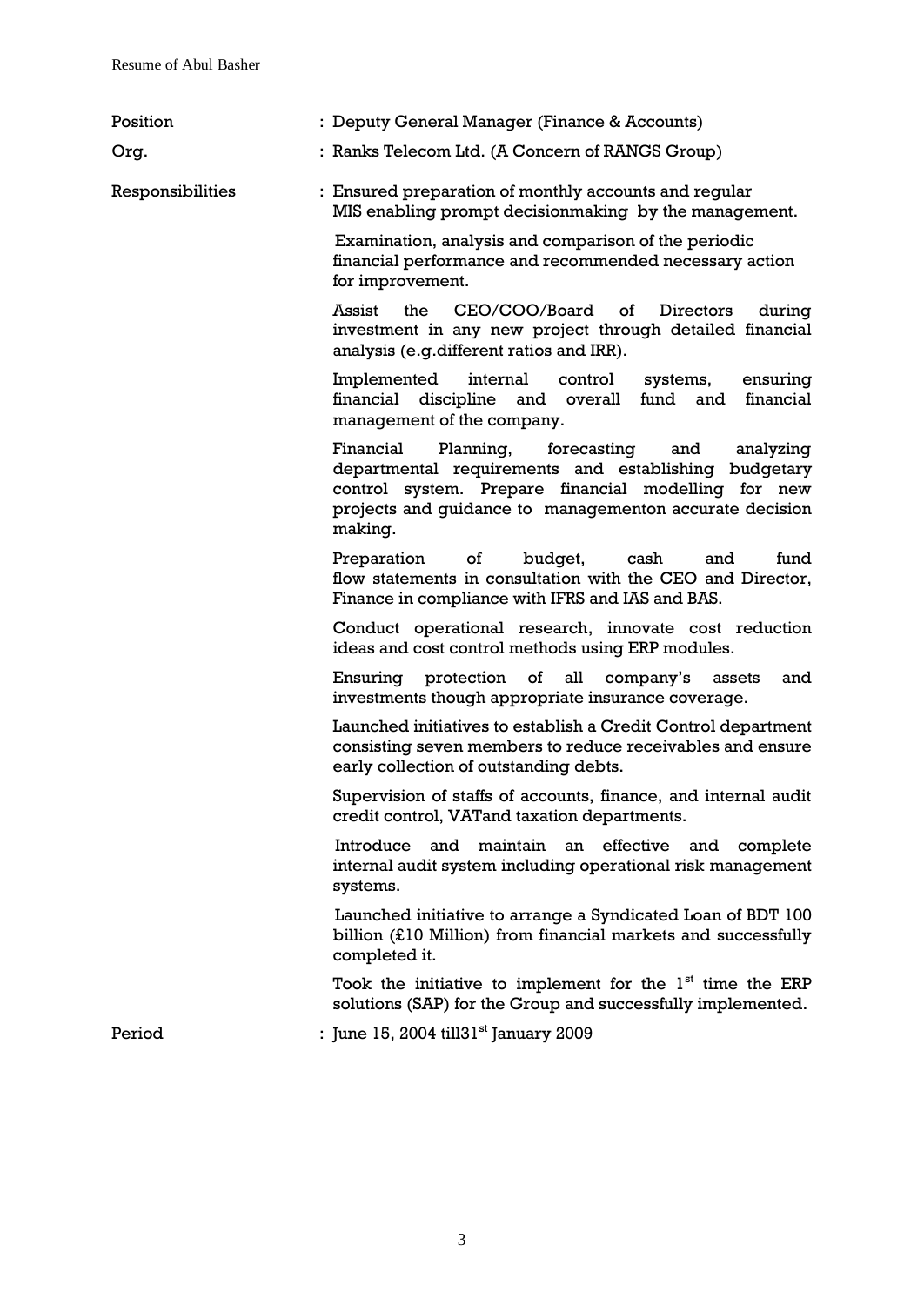| Position<br>Org. | : Financial Controller<br>: M.I.Cement Factory Ltd.                                                                                                                              |  |
|------------------|----------------------------------------------------------------------------------------------------------------------------------------------------------------------------------|--|
| Responsibilities | : Overall supervision & control of Accounts Department in<br>compliance of rules and regulations.                                                                                |  |
|                  | Facilitating smooth functioning of the finance department<br>and operational activities in compliance with IAS and IFRS.                                                         |  |
|                  | Preparation of monthly, quarterly and yearly financial<br>statements and analysis compared to plan.                                                                              |  |
|                  | Preparation of periodic and Annual Budget (Revenue &<br>Capital) for the company and submit monthly and<br>quarterly and quarterly evaluation report<br>the<br>to<br>management. |  |
|                  | Monitoring of Treasury Department.                                                                                                                                               |  |
|                  | Dealing independently with VAT and Tax related matters.                                                                                                                          |  |
|                  | Regular servicing of long and short term debt.                                                                                                                                   |  |
|                  | Internal review of the costing of the product and the<br>costing policies currently followed                                                                                     |  |
|                  | bills<br>bills<br>Approvingsupplier<br>andofficials'<br>(including TA/DA) within sanctioning authority.                                                                          |  |
|                  | Acting as one of the Signatories of Delivery Order /<br>Purchase Order of Company's cement sales.                                                                                |  |
| Period           | : June 15, 2003 to June 14, 2004                                                                                                                                                 |  |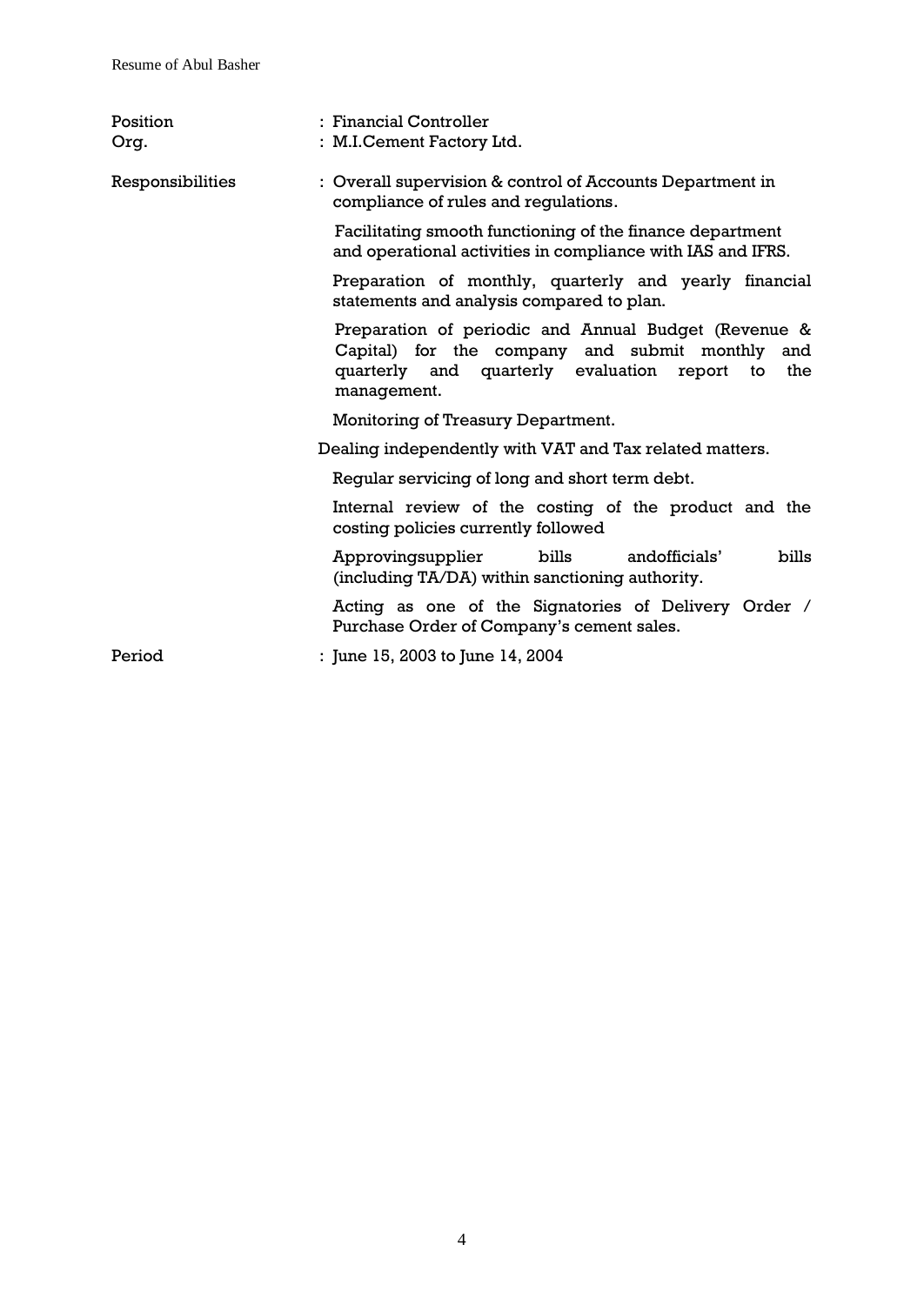| Position<br>Org. | : Accounts Consultant<br>: PA Government Services Inc.<br>USAID Project for Improved Bangladesh Energy Sector                                                                             |  |
|------------------|-------------------------------------------------------------------------------------------------------------------------------------------------------------------------------------------|--|
| Responsibilities | : Maintain all accounts of the project and ensure that<br>accounting procedures meet USAID and International<br><b>Accounting Standards.</b>                                              |  |
|                  | Complete the monthly Imprest Report within<br>five<br>working days after the end of each month for review by<br>the chief of party and approval by PA Government<br>Service Inc.          |  |
|                  | Maintain a complete set of records in the Dhaka project<br>office sufficient to support all expenses incurs.                                                                              |  |
|                  | Undertake all Banking related work.                                                                                                                                                       |  |
|                  | Carryout financial risk assessments of the project.                                                                                                                                       |  |
|                  | To analyze, interpret and report on the regions consolidated<br>budgets and forecasts, assessing the implications and<br>recommending possible course of action to the chief of<br>party. |  |
| Period           | : From March $1st$ , 2002 to June $14th$ 2003                                                                                                                                             |  |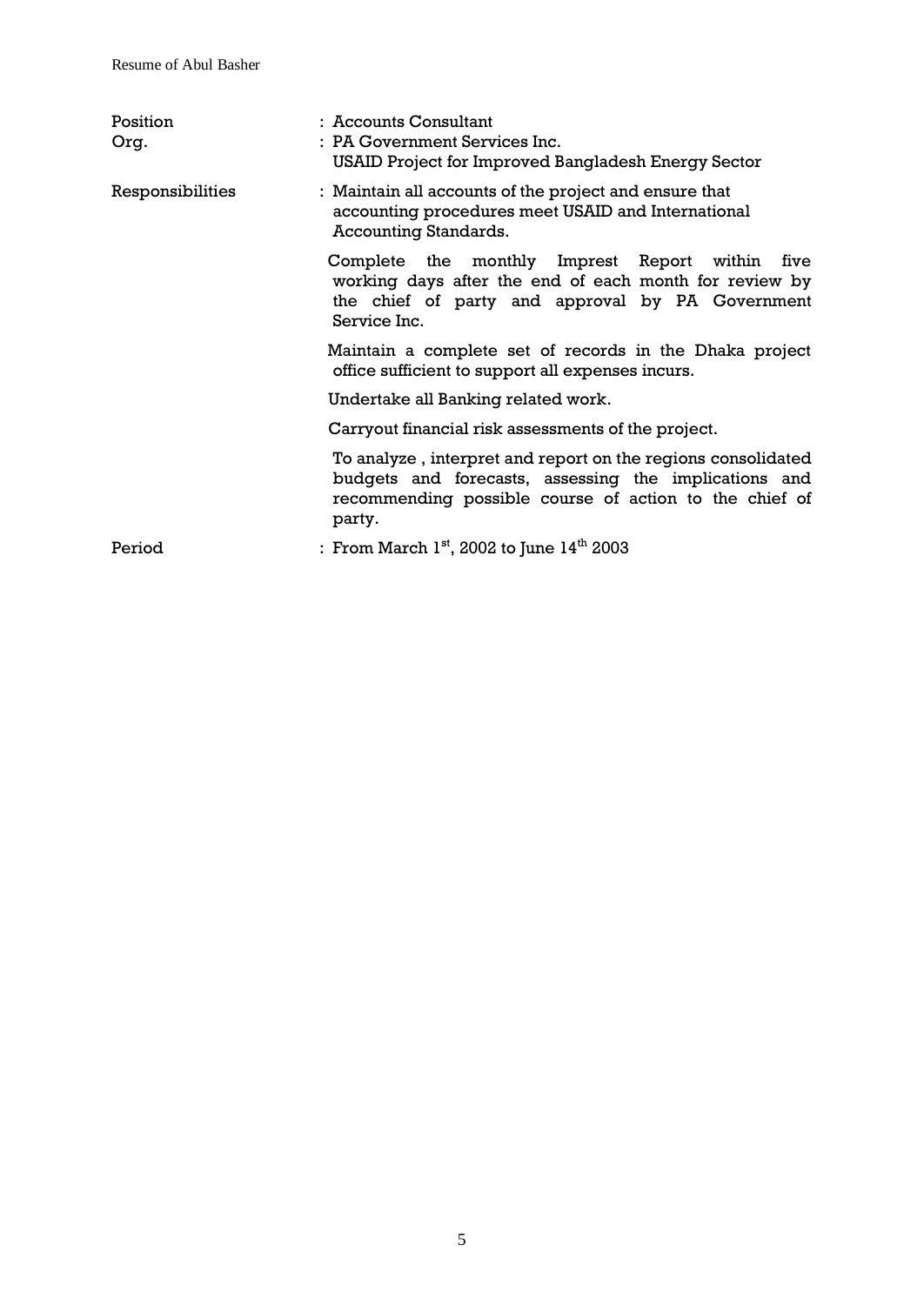| Position<br>Org. | : Audit Administrator<br>: M.A. Fazal & Co.<br>Chartered Accountants                                                      |  |
|------------------|---------------------------------------------------------------------------------------------------------------------------|--|
| Responsibilities | : Administering and coordinating all audit an consultancy<br>work of the.                                                 |  |
|                  | Finalizing the audit and investigation work and reporting<br>to the Principle in compliance with IFRS and IAS and ISA.    |  |
|                  | Conducting various training programs and internal audit<br>programs including risk assessment and operation<br>procedure. |  |
| Period           | : September $2nd$ , 1995 to $31st$ March 2002.                                                                            |  |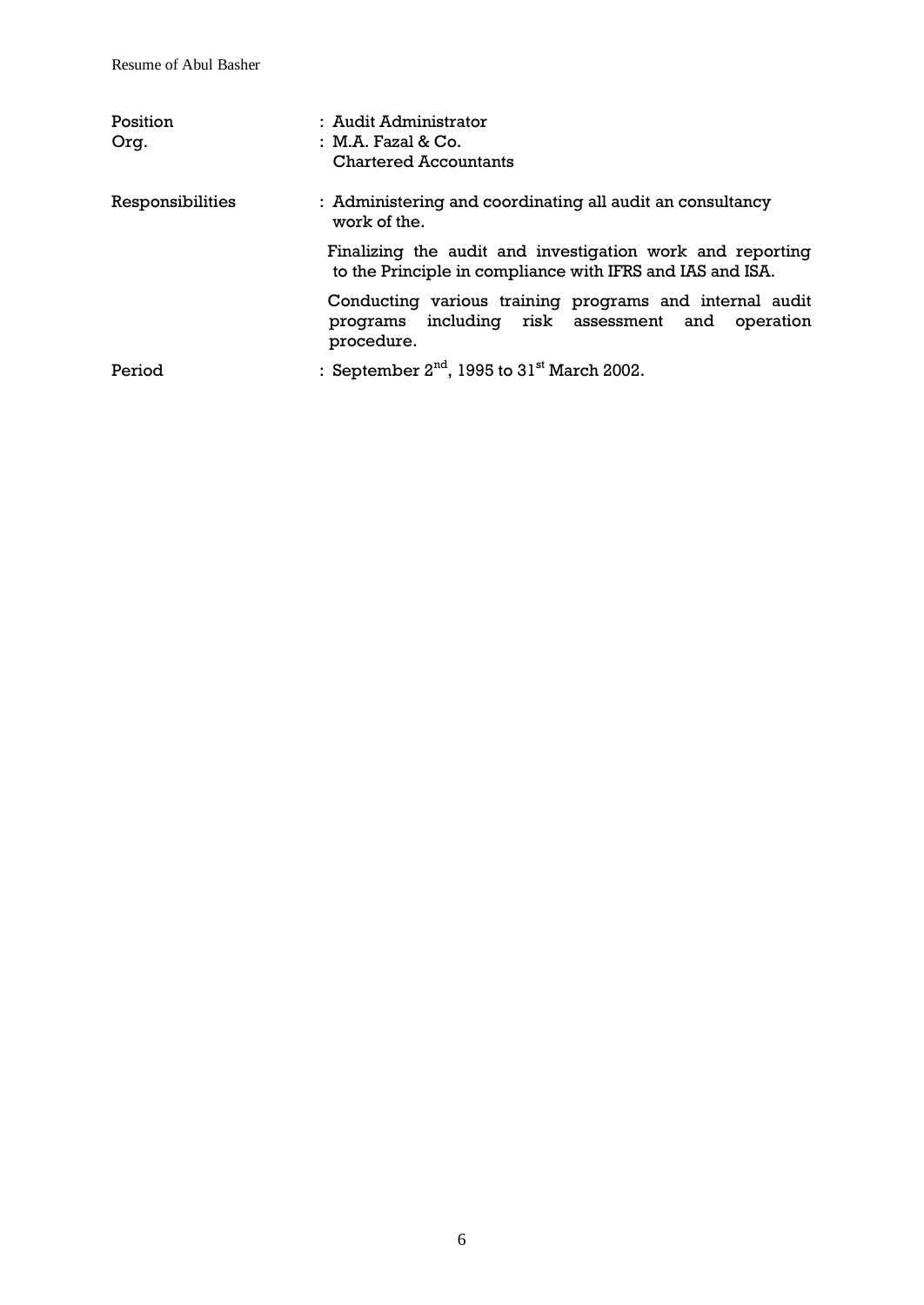#### **Audit Experience:**

- Successfully conducted the post-audit of **Subsidy paid** for the imported fertilizer for the financial year 2004-2005 under Ministry of Agriculture, GOB.
- Successfully conducted the audit of **Afsaruddin Foundation (Accounts Consultancy & Company Affairs)** for the year 2005, 2006, 2007 and 2008.
- Successfully conducted the audit of **Bondage Services Pte Ltd. (Accounts preparation & Consultancy)** for the year 2009.
- Successfully conducted the **Gazi Group ( Preparation of Business Plan including Financial for getting ICX & TGW Licence from BTRC)** for the year 2010.
- Successfully conducted the audit of **Exling LLC Bangladesh Office (Consultancy for getting Liason offer persmission from Board of Investment)** for the year 2010.
- Successfully conducted the audit of **Huawei Technologies (BD) Ltd. (Employees Provident Fund)** for the year 2008.
- Successfully conducted the audit of **ZTE Corporation (China)** for the year 2009.
- Audited **Regional Accounting Office, Bheramara and Rajshahi** of Bangladesh Power Development Board for the financial year 1998-99 as a Audit Manager of M/s. M. A. Fazal & C<sub>o</sub>
- Audited the Consumers Ledgers of **Dhaka Electric Supply Authority, Postagola** for the financial year 1993-94 as a Senior Auditor of M/s. M. A. Fazal & Co.
- As a partner of M/s. M. A. Fazal & Co., **audited Jessore Commercial Operation Division, Jessore under Dhaka Electric Supply Authority** for the financial year 1993-94.
- Audited **Rangpur Electric Supply f**or the year ended 30th June 1995-96 as a Senior Auditor of of M/s. M. A. Fazal & Co.
- Audited **Sirajgonj Electric Supply f**or the year ended 30th June 2005-2006 and 2006-2007 as a Team leader of of M/s. M. A. Fazal & Co.
- Audited **SatkhiraPalliBidyut Samity** for the year ended 30th June 2003.
- Audited **Noakhali Bidyut Samity** for the year ended 30th June 2005.
- Prepared store Manual and introduced the Store Accounting System of **Bangladesh Forest Industries Development Corporation**
- Conducted audit of **Bangladesh Textile Mills Corporation.**
- Conducted audit of **Bangladesh Jute Mills Corporation.**
- Conducted audit of **Bangladesh Agriculture Development Corporation.**
- Conducted the audit of **Bangladesh Small &Cottage Industries Corporation (Head Office).**
- Audited Head Office Accounts of **Dhaka WASA, Head Office, Kawran Bazar, Dhaka.**